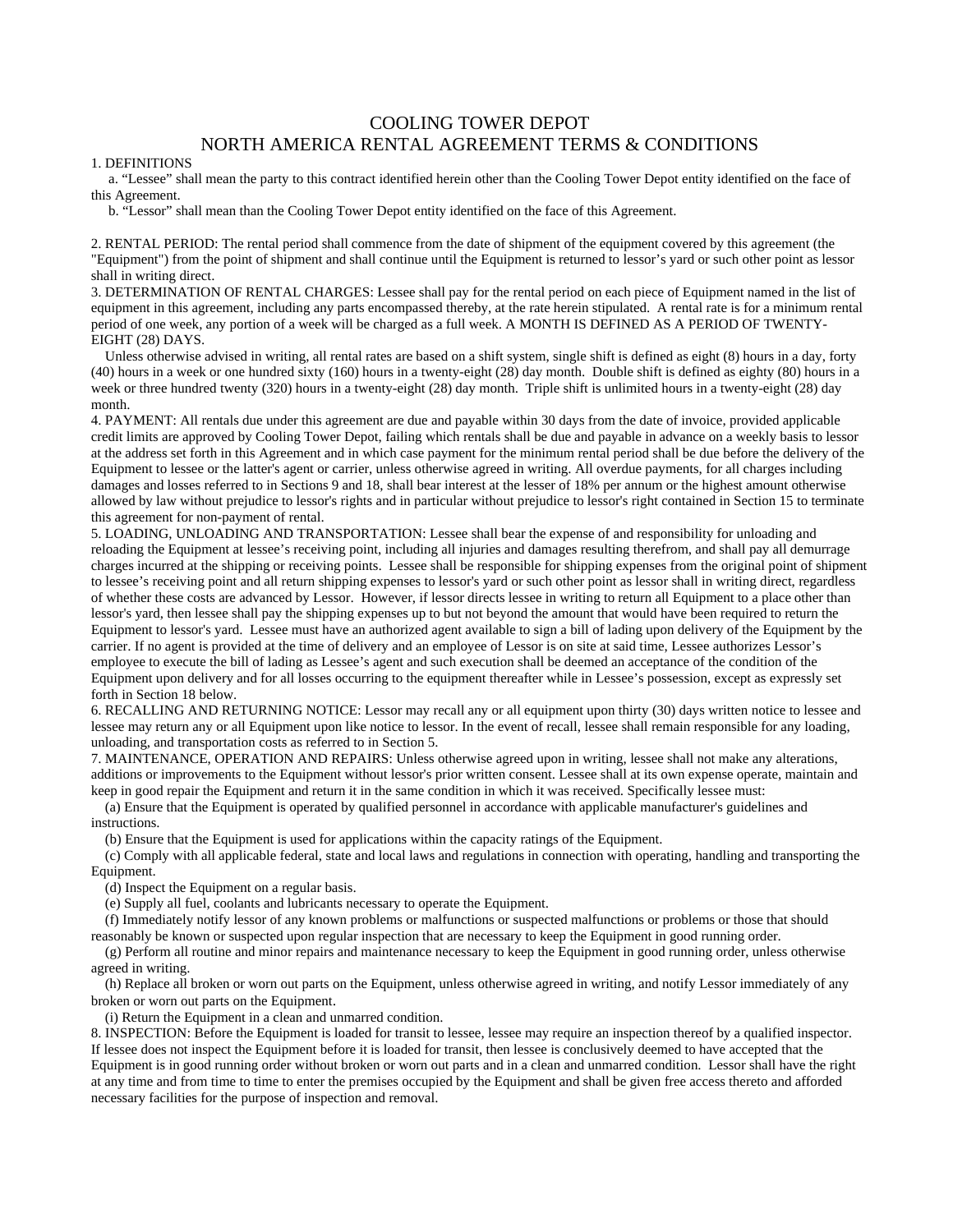## 9. INDEMNIFICATION: LESSEE SHALL RELEASE, INDEMNIFY, DEFEND AND HOLD LESSOR HARMLESS AGAINST ANY CLAIM, DEMAND, LOSS, DAMAGE, LIABILITY, LAWSUIT, CAUSE OF ACTION, JUDGMENT, PENALTY AND/OR EXPENSE (INCLUDING, BUT NOT LIMITED TO, ATTORNEYS' FEES, COURT COSTS AND OTHER COSTS OF SUIT) ON ACCOUNT OF PROPERTY DAMAGE OR LOSS, OR PERSONAL INJURIES (INCLUDING ILLNESS, DISABILITY OR DEATH) RESULTING FROM THE OPERATION, USE OR HANDLING OF THE EQUIPMENT OR SERVICES PROVIDED HEREUNDER, TO THE EXTENT CAUSED BY THE NEGLIGENCE OR FAULT OF LESSEE AND/OR A THIRD PARTY.

10. INSURANCE: Lessee shall at lessee's own expense and for all relevant periods (i) maintain public liability and broad form property insurance policy to protect lessee and lessor against damage to property or persons from the operation, handling and transportation of the Equipment during the rental period, (ii) insure the Equipment at its full replacement value as specified in the rental agreement, bill of lading or, if not identified on either, as stated in Cooling Tower Depot's most current schedule of insurance values published prior to the date of loss, for loss by fire, theft, vandalism, damage or other risk of loss customarily insured against in a commercial property loss policy, (iii) maintain workers compensation insurance for its employees in amounts required by the laws of the state in which the work is performed, (iv) maintain marine insurance on marine equipment, (v) maintain cargo insurance, and

(vi) maintain such other insurance as may be requested by lessor in advance of shipment by lessor to lessee. Insurance protecting against loss of or

damage to the Equipment shall be maintained in an amount not less than the sum shown on the Agreement or Bill of Lading as "Replacement Cost" or "Insurance Value". Lessee shall cause its insurer to issue an endorsement identifying that all insurance identified in this Section 11 shall be primary to that of Lessor to the extent of lessee's obligations herein and that lessee and its insurer agree to waive their subrogation rights with respect thereto. Lessee shall provide thirty (30) day advance written notice to lessor of termination of any such policy prior to cancellation and lessee shall cause lessor to be named as an additional insured on said policies. Lessee shall also provide lessor with an endorsement reflecting that upon request, lessee shall provide lessor with proof of any such insurance. Some requirements of this Section 11 may be waived in limited circumstances by obtaining fire, theft and vandalism protection from lessor. Failure to provide the requisite insurance shall not be deemed as a waiver of this provision.

11. LEGAL EXPENSES: Lessee shall pay all costs, charges and expenses including reasonable attorney's fees incurred in retaking possession of the Equipment hereby rented, in the collection of any sums which may be due and owing lessor by lessee, including but not limited to the defense of any action brought against lessor for damages caused by the Equipment to any person while the Equipment is in the possession of lessee. The Equipment shall be deemed to be in the possession of lessee for all purposes of this agreement from the time lessee begins loading it for transit from lessor's yard until the time that lessee has completed unloading the Equipment at lessor's yard or such other points as lessor shall in writing direct, except as otherwise limited herein.

12. ENVIRONMENTAL FEES: Lessee shall pay all reasonable environmental fees in accordance with the fee structure established by lessor from time to time.

13. SUBLETTING & ASSIGNMENT: Lessee shall not re-rent any Equipment nor shall lessee assign or transfer any interest in this agreement without the prior written consent of lessor. If the Equipment is re-rent, Customer shall require its customer, the end user and any third party in contractual privity in between to be bound by the terms and conditions hereof. Any person or entity to which this Contract is assigned pursuant to the provisions of the U.S. Bankruptcy Code, 11 U.S.C. Section 101 et. seq., shall be deemed without further act or deed to have assumed all of the obligations arising under the rental agreement to which these terms and conditions apply on and after the date of such assignment. Any such assignee shall upon demand execute and deliver to lessor an instrument confirming such assumption, however a party's failure to deliver such documentation shall not relieve that party or its successor of the obligations created herein.

14. TERMINATION OF THE AGREEMENT: If any of the following events occur (i) lessee fails to make payment in accordance with the terms of this agreement and such failure continues for a period of five (5) days, (ii) lessee becomes bankrupt, insolvent or makes an assignment for the benefit of its creditors, (iii) lessee fails to maintain and/or operate or to return the Equipment as provided by this agreement, (iv) lessee fails to maintain the insurance required by Section 11, (v) lessor reasonably believes that lessee is unable to comply with the payment terms hereof or is likely to become bankrupt, insolvent or make an assignment for the benefit of its creditors, (vi) lessee violates any material provision hereof or (vii) the Equipment is lost, damaged, stolen, destroyed or seized by a governmental agency after it had been placed in the possession of Lessee, then lessor may at its option, after three (3) days notice in writing of such event terminate this agreement, retrieve the Equipment wherever it may be found without becoming liable for damages or for trespass, and/or, in addition to any other remedies lessor may have, recover all amounts due together with any damages for injury to the Equipment and all expenses incurred in recovering, retrieving or repossessing the equipment.

15. WARRANTY: Lessee has selected the Equipment rented hereunder for its own purposes and lessee expressly disclaims any reliance upon any statements or representations made by lessor. EXCEPT FOR SATISFACTORY RATED OPERATION OF THE EQUIPMENT, LESSOR MAKES NO EXPRESS OR IMPLIED WARRANTIES OF ANY KIND, INCLUDING WITHOUT LIMITATION ANY WARRANTY OF MERCHANTABILITY OR FITNESS FOR A PARTICULAR PURPOSE WITH RESPECT TO THE EQUIPMENT AND LESSOR HEREBY DISCLAIMS SAME. Lessor's liability under this Section 16 is limited to repairing or replacing (at the discretion of lessor) any Equip ment not performing according to rated operation.

16. AUTHORITY OF AGENTS: The execution hereof by an agent of lessee shall conclusively establish the authority of such agent to contract herein, unless lessor receives written notification to the contrary prior to the loading of the Equipment for transit. 17. SPECIAL CONDITIONS: Notwithstanding any provisions contained herein to the contrary:

 a. If the Equipment goes down for maintenance or repairs while in lessee's service, lessee may notify lessor and if lessee elects to return the down Equipment, lessor will make arrangements to send lessee Equipment to replace it. Lessee will be charged for all applicable transportation costs.